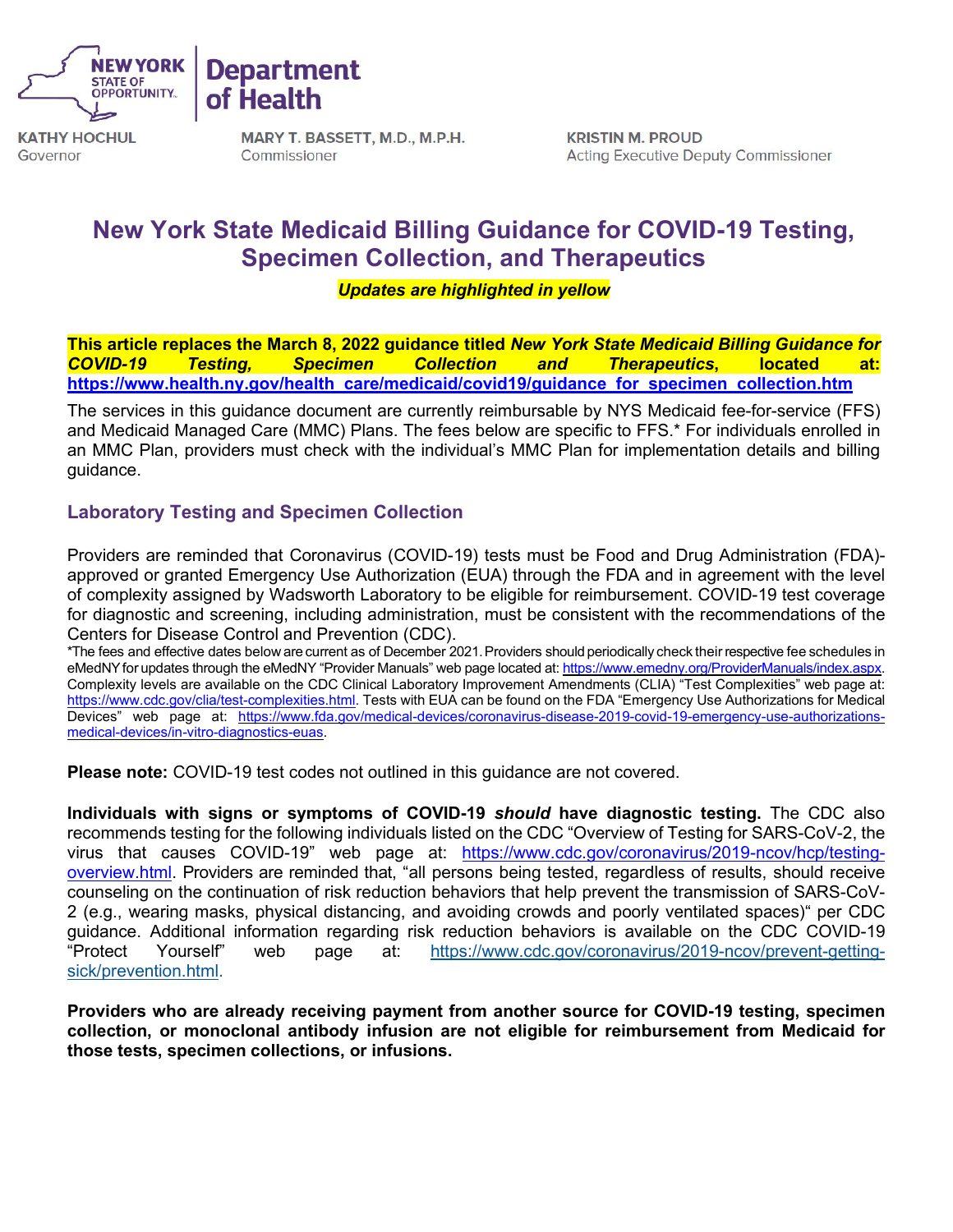#### **Reminder**

 Providers are prohibited from charging Medicaid members a co-payment or any cost sharing responsibility for specimen collection or testing to diagnose or screen for COVID-19, or for monoclonal antibody infusions to treat a SARS-CoV-2 infection. Check the emergency indicator box on claims submissions to waive cost sharing for these services.

#### **Home-Based Testing**

 COVID-19 diagnostic tests with "at-home" sample collection are eligible for reimbursement when the criteria  *Medicaid Pharmacy Policy and Billing Guidance for At Home COVID-19 Testing* at: outlined in this guidance are met and the test is processed in a NYS-approved laboratory. Additionally, overthe-counter (OTC) FDA-authorized COVID-19 diagnostic and screening tests that provide "at-home" results are eligible for reimbursement during the public health emergency (PHE). For details on coverage of point-ofcare tests with at-home results and no member cost sharing, please refer to the *New York State (NYS)*  [https://health.ny.gov/health\\_care/medicaid/covid19/docs/guidance\\_home\\_covid\\_testing.pdf.](https://health.ny.gov/health_care/medicaid/covid19/docs/guidance_home_covid_testing.pdf)

#### **Molecular/Polymerase Chain Reaction (PCR) Tests**

- $\bullet$  *FFS fee =\$51.31*  • **"87635"** (**effective 3/13/2020**) – Infectious agent detection by nucleic acid [deoxyribonucleic acid (DNA) or ribonucleic acid (RNA)]; severe acute respiratory syndrome coronavirus 2 (SARS-CoV-2) (COVID-19), amplified probe technique.
- • **"U0002"** (**effective 3/13/2020**) 2019-nCoV Coronavirus, SARS-CoV-2/2019- nCov (COVID-19), any  *FFS fee = \$51.31*  technique, multiple types, or subtypes (includes all targets), non-CDC.

#### **High Throughput Tests**

These tests utilize highly sophisticated throughput machines which require more intensive technician training (to ensure the role of extremely skilled personnel) and more time intensive processes (to assure quality). A high throughput technology uses a platform that employs automated processing of more than two hundred specimens a day.

 It is noted throughout the *CMS-Ruling 2020-1-R* document, located at: [https://www.cms.gov/files/document/cms-](https://www.cms.gov/files/document/cms-2020-01-r.pdf) [2020-01-r.pdf,](https://www.cms.gov/files/document/cms-2020-01-r.pdf) that **"U0003"** should identify tests that would otherwise be identified by CPT code **"87635"** but for being performed with these high throughput technologies. **"U0004"** should identify tests that would otherwise be identified by **"U0002"** but for being performed with these high throughput technologies. Additionally, neither **"U0003"** nor **"U0004"** should be used for tests that detect COVID-19 antibodies.

- • **"U0003"** (**effective 4/14/2020**) Infectious agent detection by nucleic acid (DNA or RNA); severe making use of high throughput technologies as described by CMS-2020-01- R.  *FFS fee = \$100.00 (until 12/31/2020), \$75.00 (as of 01/01/2021)*  acute respiratory syndrome coronavirus 2 (SARS- CoV-2) (COVID-19), amplified probe technique,
- • **"U0004"** (**effective 4/14/2020**) 2019-nCoV Coronavirus, SARS-CoV-2/2019- nCov (COVID-19), any technique, multiple types, or subtypes (includes all targets), non-CDC, making use of high throughput technologies as described by CMS-2020-01-R.

 *FFS fee = \$100.00 (until 12/31/2020), \$75.00 (as of 01/01/2021)* 

#### **In accordance with CMS, the fees for high throughput tests were reduced to \$75.00 effective 01/01/2021. For dates of service on or after 01/01/2021, "U0005" may be billed as an add on code, when appropriate.**

 $\bullet$  calendar days from date of specimen collection (List separately in addition to either HCPCS code  *FFS fee = \$25.00* • **"U0005"** (**effective 01/01/2021**) – Infectious agent detection by nucleic acid (DNA or RNA); severe acute respiratory syndrome coronavirus 2 (SARS- CoV-2) (Coronavirus disease [COVID-19]), amplified probe technique, CDC, or non-CDC, making use of high throughput technologies, completed within two **"U0003"** or **"U0004"**) as described by CMS-2020- 01-R2.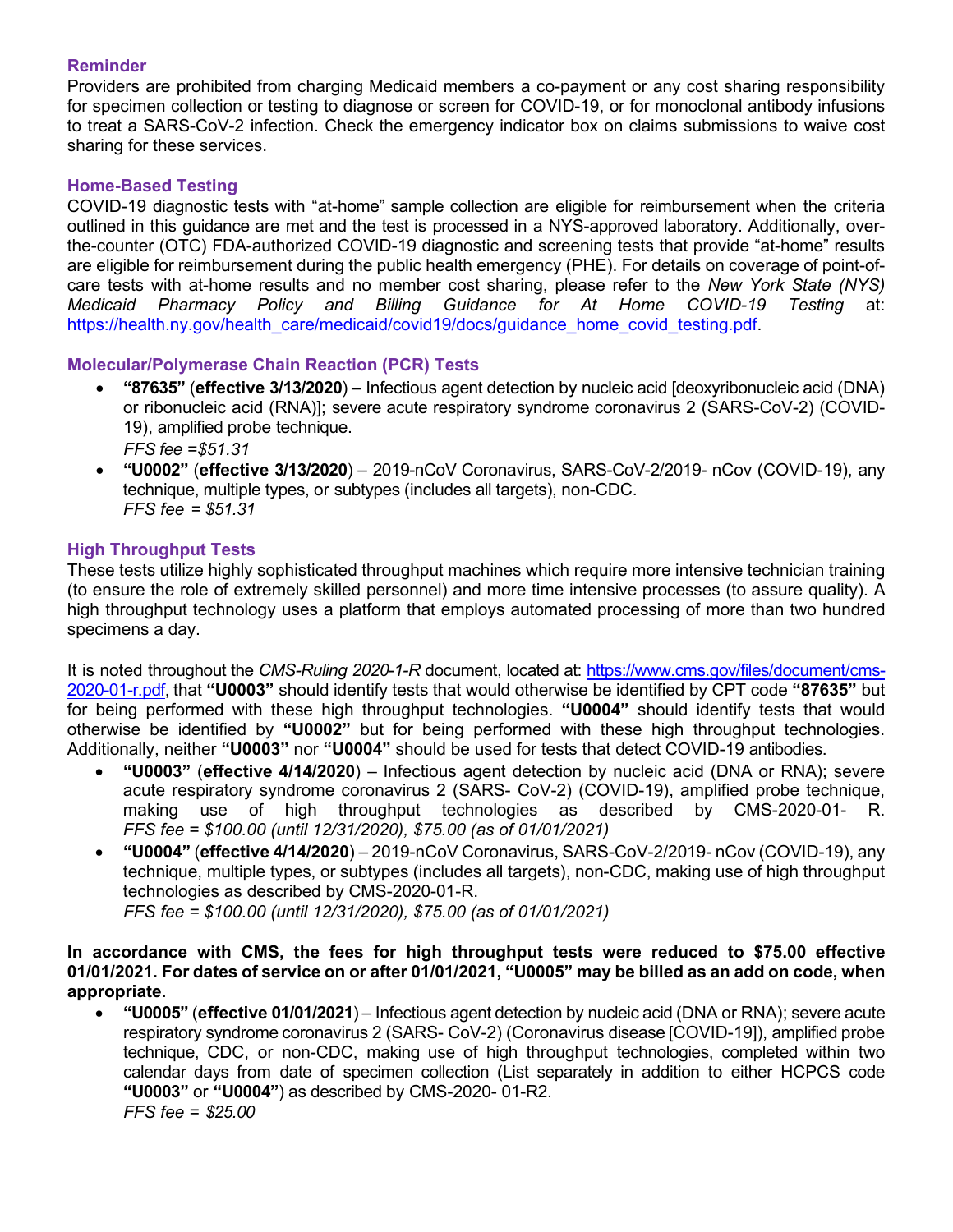#### **Antigen Tests**

- *FFS fee = \$45.23*  • **"87426"** (**effective 06/25/2020**) – Infectious agent antigen detection by immunoassay technique, (e.g., enzyme immunoassay [EIA], enzyme-linked immunosorbent assay [ELISA], immunochemiluminometric assay [IMCA]) qualitative or semiquantitative, multiple-step method; severe acute respiratory syndrome coronavirus (e.g., SARS-CoV-2, SARS-CoV-2 [COVID-19]).
- • **"87811"** (**effective 10/06/2020**) Infectious agent antigen detection by immunoassay with direct optical  *FFS fee = \$41.38*  (i.e., visual) observation; severe acute respiratory syndrome coronavirus 2 (SARS-CoV-2) (COVID-19).

#### **Multiplex Tests**

 syndrome coronavirus (e.g., SARS-CoV-2, SARS- CoV-2 [COVID-19]) and influenza virus types a and • **"87428"** (**effective 11/10/2020**) – Infectious agent antigen detection by immunoassay technique, (e.g., enzyme immunoassay [EIA], enzyme-linked immunosorbent assay [ELISA], fluorescence immunoassay [FIA], immunochemiluminometric assay [IMCA]) qualitative or semiquantitative; severe acute respiratory b.

 *FFS fee = \$73.49* 

- **"87636"** (**effective 10/06/2020**) Infectious agent detection by nucleic acid (DNA or RNA); severe acute respiratory syndrome coronavirus 2 (SARS- CoV-2) (COVID-19) and influenza virus types a and b, multiplex amplified probe technique. *FFS fee = \$142.63*
- **"87637"** (**effective 12/01/2021**) Infectious agent detection by nucleic acid (DNA or RNA); severe acute respiratory syndrome coronavirus 2 (SARS-CoV-2) (Coronavirus disease [COVID-19]), influenza virus types a and b, and respiratory syncytial virus, multiplex amplified probe technique. *FFS fee = \$142.63*

#### **Antibody Tests**

Please see the following link for information on antibody testing for NYS residents through the FDA "Antibody Testing Is Not Currently Recommended to Assess Immunity After COVID-19 Vaccination: FDA Safety Communication" web page, located at: [https://www.fda.gov/medical-devices/safety](https://www.fda.gov/medical-devices/safety-communications/antibody-testing-not-currently-recommended-assess-immunity-after-covid-19-vaccination-fda-safety)[communications/antibody-testing-not-currently-recommended-assess-immunity-after-covid-19-vaccination](https://www.fda.gov/medical-devices/safety-communications/antibody-testing-not-currently-recommended-assess-immunity-after-covid-19-vaccination-fda-safety)[fda-safety.](https://www.fda.gov/medical-devices/safety-communications/antibody-testing-not-currently-recommended-assess-immunity-after-covid-19-vaccination-fda-safety)

- $\bullet$  semiquantitative, single step method (e.g., reagent strip); severe acute respiratory syndrome coronavirus • **"86328"** (**effective 4/10/2020**) – Immunoassay for infectious agent antibody(ies), qualitative or 2 (SARS- CoV-2) (COVID-19]. *FFS fee = \$45.23*
- *FFS fee = \$42.13*  • **"86769"** (**effective 4/10/2020**) – Antibody; severe acute respiratory syndrome coronavirus 2 (SARS-CoV-2) (COVID-19).

 reimbursement is available for specimen collection when this is the **only** service being performed. Providers billing for reimbursement of one of the above tests should not bill separately for specimen collection or report. other primary procedures for the same patient on the same day should not bill for specimen collection. For more information, please refer to the table below. **Specimen Collection** (**effective 05/22/2020**): During the period of the emergency separate Medicaid These specimen collection components are included in reimbursement for the test. Providers/Clinics billing for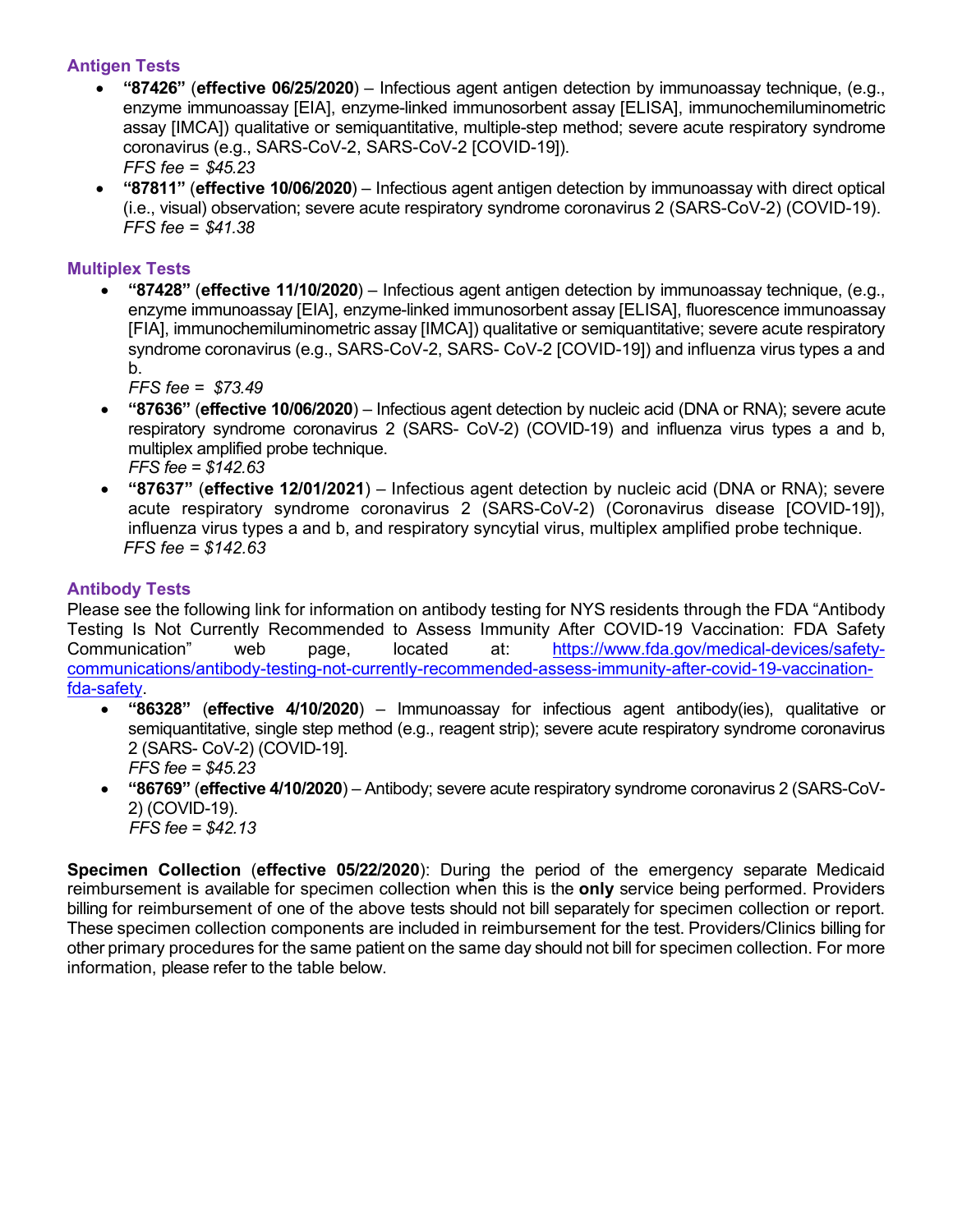#### **Federally Qualified Health Center (FQHC) and Non-FQHC COVID-19 Specimen Collection**

| Co <sub>de</sub> | <b>Description</b>                                                       | <b>Practitioner/</b><br><b>Clinic (Non-</b><br>FQHC)<br><b>Reimbursement</b> | <b>FQHC Reimbursement</b>                                                                                                                                                |
|------------------|--------------------------------------------------------------------------|------------------------------------------------------------------------------|--------------------------------------------------------------------------------------------------------------------------------------------------------------------------|
| G2023            | Specimen<br>collection<br>for severe                                     | \$23.46                                                                      | Physician/PA/NP/Midwife: Bill rate code "4012"<br>when<br>specimen collection only is provided. Off-site visit rate<br>(\$64.97 upstate/\$72.73 downstate) will be paid. |
|                  | acute<br>respiratory<br>syndrome<br>coronavirus<br>(SARS-<br>$2^{\circ}$ |                                                                              | Physician/PA/NP/Midwife: Bill rate code "4013" when<br>specimen collection and E&M are provided. Full PPS rate<br>will be paid.                                          |
|                  | $CoV-2)$<br>$(COVID-19)$                                                 |                                                                              | <b>RN/LPN:</b> bill Procedure Code "G2023" (ordered ambulatory)<br>for specimen collection only. A fee of \$23.46 will be paid.                                          |
|                  |                                                                          |                                                                              | All FQHC services in this chart are eligible for wrap payments                                                                                                           |

**Clinics** should bill the codes outlined in this guidance via the ordered ambulatory fee schedule. The COVID-19 test and specimen collection codes are not payable under ambulatory patient groups (APGs).

**Skilled Nursing Facilities** services are paid at a daily rate; therefore, separate reimbursement is not available.

 **Certified Home Health Agencies (CHHAs)** should perform specimen collection as part of nursing visits when ordered for existing clients who receive nursing services. **CHHA specimen collection for homebound patients who do not receive nursing services** are eligible for reimbursement on or after **11/01/2020**. Please see the table below for details.

| Rate<br>Code | <b>Descriptions</b>                                                                                                                                                                                                                                                                                                                            | <b>CHHA Patient</b><br><b>Receiving Nursing</b><br><b>Services</b>                                                                                   | <b>CHHA Patient</b><br><b>Receiving Personal</b><br><b>Care Services</b>                                                                                                                                                                                                                       | <b>Non-CHHA</b><br>Homebound<br><b>Patient</b>                                                                                                                                                                                                                                                 | <b>MLTC Patient</b><br><b>Homebound</b><br><b>Patient</b>                                                                                                                                                                                               |
|--------------|------------------------------------------------------------------------------------------------------------------------------------------------------------------------------------------------------------------------------------------------------------------------------------------------------------------------------------------------|------------------------------------------------------------------------------------------------------------------------------------------------------|------------------------------------------------------------------------------------------------------------------------------------------------------------------------------------------------------------------------------------------------------------------------------------------------|------------------------------------------------------------------------------------------------------------------------------------------------------------------------------------------------------------------------------------------------------------------------------------------------|---------------------------------------------------------------------------------------------------------------------------------------------------------------------------------------------------------------------------------------------------------|
| 4921         | Specimen<br>collection<br>for<br>acute<br>severe<br>respiratory<br>syndrome<br>2<br>coronavirus<br>(SARS-CoV-2)<br>(Coronavirus<br>disease [COVID-<br>19]), from<br>a<br>homebound***<br>individual<br>on.<br>behalf of a home<br>health<br>agency,<br>specimen<br>any<br>source(s).<br><b>Reimburses</b><br>\$25.46.<br>For<br>CHHA use only. | bill<br>for<br>Do.<br>not<br>specimen collection<br>or travel.<br>This should be done<br>as part of a nurse<br>visit and is included<br>in the CHHA. | <b>CHHAs</b><br>providing<br>nursing staff to collect<br>a specimen from their<br>patient who<br>only<br>receives lower-level<br>services may bill rate<br>code "4921" and rate<br>code "4922" (travel<br>each<br>way)<br>if<br>specimen collection is<br>the<br>only<br>service<br>performed. | <b>CHHAs</b><br>providing<br>specimen<br>collection to a<br>homebound<br>individual<br>who is not a<br><b>CHHA patient</b><br>may bill rate<br>code "4921"<br>and rate code<br>"4922"<br>each<br>(travel<br>way)<br>if<br>specimen<br>collection<br>is<br>the<br>only<br>service<br>performed. | <b>CHHAs</b><br>providing<br>specimen<br>collection<br>for<br>homebound<br>patients<br>may<br>bill rate<br>code<br>"4921"<br>and<br>code<br>rate<br>"4922"<br>(travel<br>each way) if<br>specimen<br>collection is the<br>only<br>service<br>performed. |

## **Certified Home Health Agency Specimen Collection**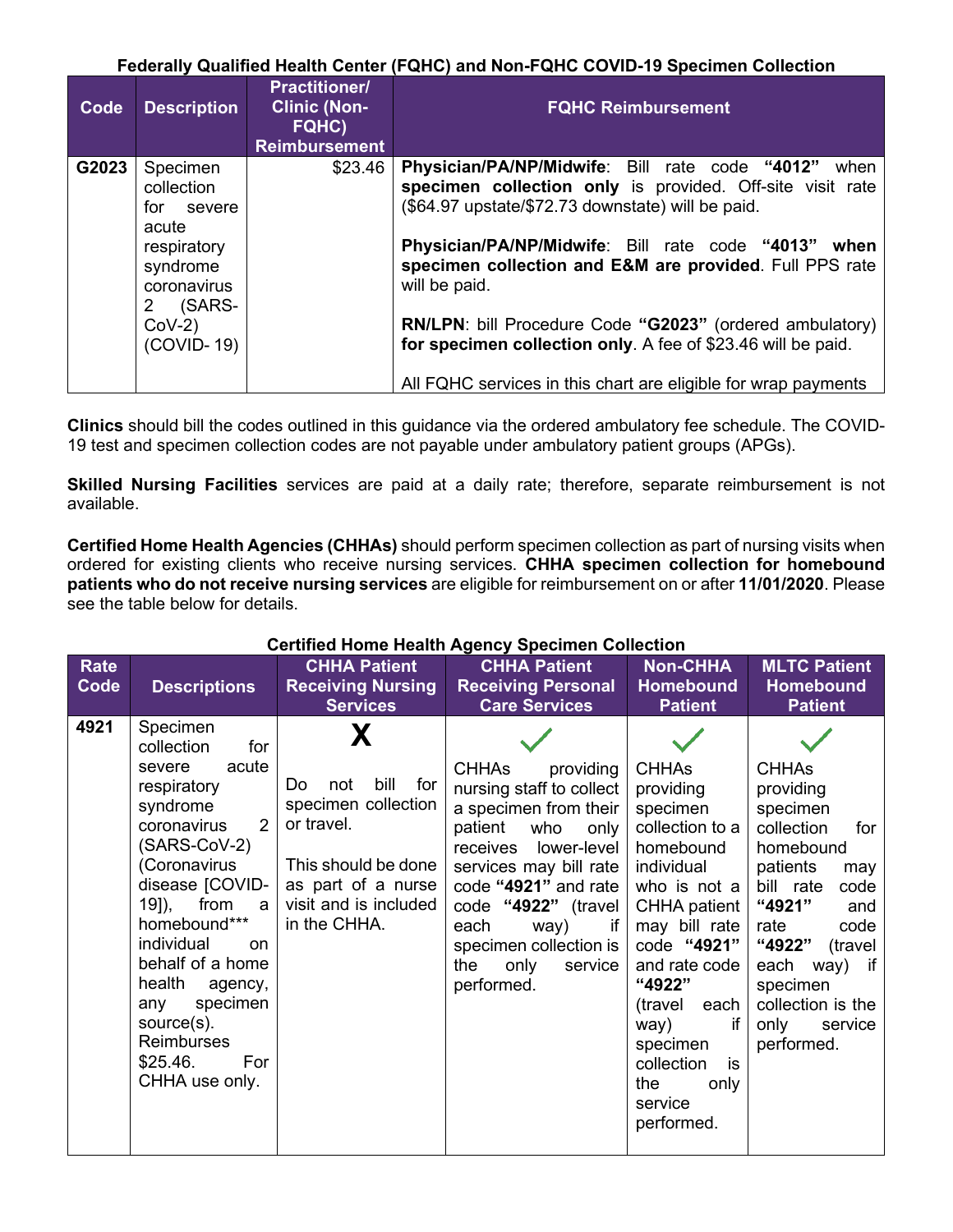| <b>Rate</b><br>Code | <b>Descriptions</b>                                                                                                                                                                                                                                                         | <b>CHHA Patient</b><br><b>Receiving Nursing</b><br><b>Services</b> | <b>CHHA Patient</b><br><b>Receiving Personal</b><br><b>Care Services</b> | <b>NON-CHHA</b><br><b>Homebound</b><br><b>Patient</b> | <b>MLTC Patient</b><br><b>Homebound</b><br><b>Patient</b> |
|---------------------|-----------------------------------------------------------------------------------------------------------------------------------------------------------------------------------------------------------------------------------------------------------------------------|--------------------------------------------------------------------|--------------------------------------------------------------------------|-------------------------------------------------------|-----------------------------------------------------------|
| 4922                | Travel<br>for<br>COVID-19<br>specimen<br>collection.<br><b>Reimburses</b><br>\$9.35 each way.<br>For CHHA use<br>When<br>only.<br>seeing multiple<br>patients in the<br>same location**,<br>only bill one trip<br>for<br>the<br>charge<br>Medicaid<br>first<br>member visit | N/A                                                                | N/A                                                                      | N/A                                                   | N/A                                                       |

\*\*The same location is defined as a vehicle is not necessary to travel between visits.

 wheelchairs, and walkers; special transportation; or help from someone else to leave their home because of illness or injury OR have a condition that makes leaving the homemedically inadvisable. There must exist a normal inability to leave home; and leaving home must \*\*\*Patients are considered "homebound" if they meet these two criteria. Patients either need supportive devices such as crutches, canes, require a considerable and taxing effort.

 collection fee and travel expense cannot be billed. Payment is included in the CHHA's per diem payment. CHHAs may bill for members who only receive lower-level services when a nurse is sent to collect the specimen (see chart above). This includes homebound patients enrolled in Managed Long-Term Care (LTC). COVID specimen If specimen collection occurs during a home visit where other scheduled services are being provided, a specimen collection should not be billed to Medicaid when a home health visit is covered by Medicare [either episodic or Low Utilization Payment Adjustment (LUPA)/fee-for-service payment].

#### **Reporting Test Results**

 Providers are required to report SARS-CoV-2 diagnostic or serology testing results, including those using SARS-CoV-2 point-of-care tests, to the Commissioner of Health through the Electronic Clinical Laboratory Reporting System (ECLRS) within 24 hours. Required reporting includes all positive, negative, and tested. Results must be reported to ECLRS through HL7 or manual entry. Contact the ECLRS Help Desk by indeterminate results, as well as test type, specimen source, and several demographic details of the individual telephone at (866) 325-7743 or by email at [eclrs@health.ny.gov,](mailto:eclrs@health.ny.gov) with any technical questions. For additional testing guidance from the CDC and Wadsworth Center please refer to the following links:

• NYS DOH "COVID-19 Testing" web page at: https://coronavirus.health.ny.gov/covid-19-testing

• CDC COVID-19 "Laboratories" web page at: [https://www.cdc.gov/coronavirus/2019](https://www.cdc.gov/coronavirus/2019-ncov/lab/index.html) [ncov/lab/index.html](https://www.cdc.gov/coronavirus/2019-ncov/lab/index.html) 

• NYS DOH Wadsworth Center "Clinical Laboratory Evaluation Program" web page at: <https://www.wadsworth.org/regulatory/clep>

 • NYS DOH Wadsworth Center "Physician Office Laboratory Evaluation Program" web page at: <https://www.wadsworth.org/regulatory/polep>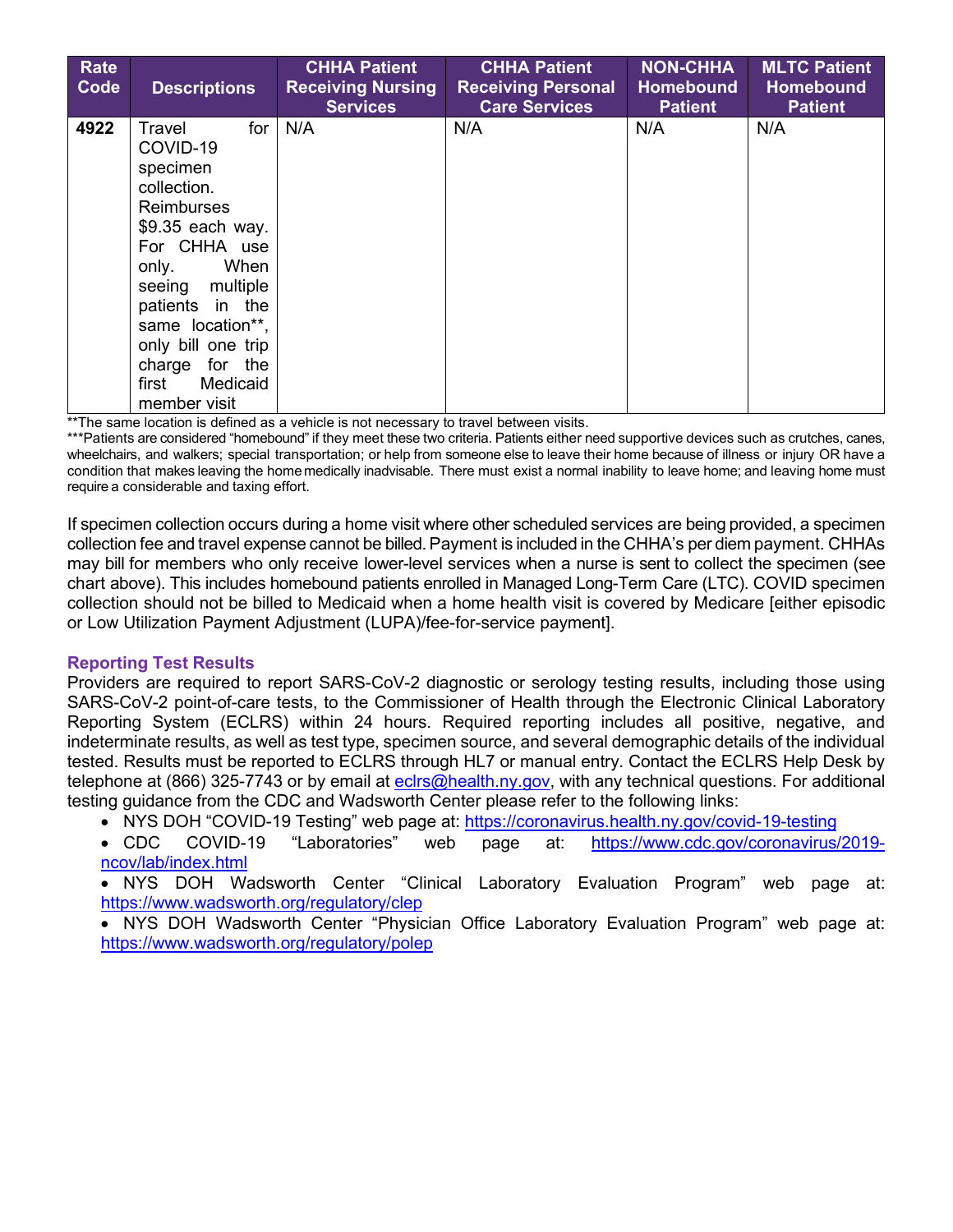# **COVID-19 Therapeutics**

# **Administration Codes, Payment Allowances and Effective Dates for COVID-19 Therapeutics**

| <b>Code</b>  | <b>Labeler</b><br><b>Name</b> | <b>Procedure Name</b>                                                                                                                                                                               | <b>Payment</b><br><b>Allowances</b> | <b>Effective Date</b>                                           |
|--------------|-------------------------------|-----------------------------------------------------------------------------------------------------------------------------------------------------------------------------------------------------|-------------------------------------|-----------------------------------------------------------------|
| Q0239        | Eli Lilly                     | Injection, bamlanivimab, 700 mg                                                                                                                                                                     | \$0.00                              | 11/10/2020 - 4/16/2021*<br><b>EUA REVOKED</b>                   |
| M0239        | Eli Lilly                     | infusion,<br>Intravenous<br>bamlanivimab, includes infusion<br>and post administration monitoring                                                                                                   | \$309.60                            | 11/10/2020 - 4/16/2021*<br><b>EUA REVOKED</b>                   |
| Q0240        | Regeneron                     | Injection,<br>casirivimab<br>and<br>imdevimab, 600 mg                                                                                                                                               | \$0.00                              | 7/30/2021 - 1/24/2022**                                         |
| M0240        | Regeneron                     | infusion<br>Intravenous<br>or<br>subcutaneous<br>injection,<br>imdevimab<br>casirivimab<br>and<br>includes infusion or injection, and<br>post administration monitoring,<br>subsequent repeat doses | \$309.60                            | 7/30/2021 - 1/24/2022**                                         |
| Q0243        | Regeneron                     | Injection, casirivimab<br>and<br>imdevimab, 2400 mg                                                                                                                                                 | \$0.00                              | 11/21/2020 - 1/24/2022**                                        |
| Q0244        | Regeneron                     | Injection, casirivimab<br>and<br>imdevimab, 1200 mg                                                                                                                                                 | \$0.00                              | 06/03/2021 - 1/24/2022**                                        |
| M0243        | Regeneron                     | Intravenous infusion, casirivimab<br>and imdevimab, includes infusion<br>and post administration monitoring                                                                                         | \$309.60                            | 11/21/2020 - 1/24/2022**                                        |
| Q0245        | Eli Lilly                     | Injection,<br>bamlanivimab<br>and<br>etesevimab, 2100 mg                                                                                                                                            | \$0.00                              | 2/09/2021 - 1/24/2022**                                         |
| M0245        | Eli Lilly                     | Intravenous infusion, bamlanivimab<br>and etesevimab, includes infusion<br>and post administration monitoring                                                                                       | \$309.60                            | 2/09/2021 - 1/24/2022**                                         |
| Q0247        | <b>GSK</b>                    | Injection, sotrovimab, 500 mg                                                                                                                                                                       | @ Acquisition Cost<br>per Invoice   | 5/26/2021 - 3/25/2022***                                        |
| <b>M0247</b> | <b>GSK</b>                    | Intravenous infusion,<br>sotrovimab.<br><b>infusion</b><br><b>includes</b><br>and<br>post<br>administration monitoring                                                                              | \$309.60                            | 5/26/2021 - 3/25/2022***                                        |
| Q0220        | AstraZeneca                   | Injection,<br>tixagevimab<br>and<br>cilgavimab, for the pre-exposure<br>prophylaxis only, 300 mg                                                                                                    | \$0.00                              | 12/8/2021                                                       |
| M0220        | AstraZeneca                   | Injection,<br>tixagevimab<br>and<br>cilgavimab, for the pre-exposure<br>prophylaxis only, includes injection<br>and post administration monitoring                                                  | \$105.35                            | 12/8/2021                                                       |
| <b>J0248</b> | Gilead                        | Injection, remdesivir, 1 mg                                                                                                                                                                         | per Invoice                         | @ Acquisition Cost 1/21/2022 FDA-approved<br>for outpatient use |
| 96365        | N/A                           | Infusion into a vein for therapy,<br>prevention, or diagnosis, 1 hour or<br>less                                                                                                                    | \$35.00                             | N/A                                                             |
| Q0222        | Eli Lilly                     | injection, bebtelovimab, 175 mg                                                                                                                                                                     | \$0.00                              | 2/11/2022                                                       |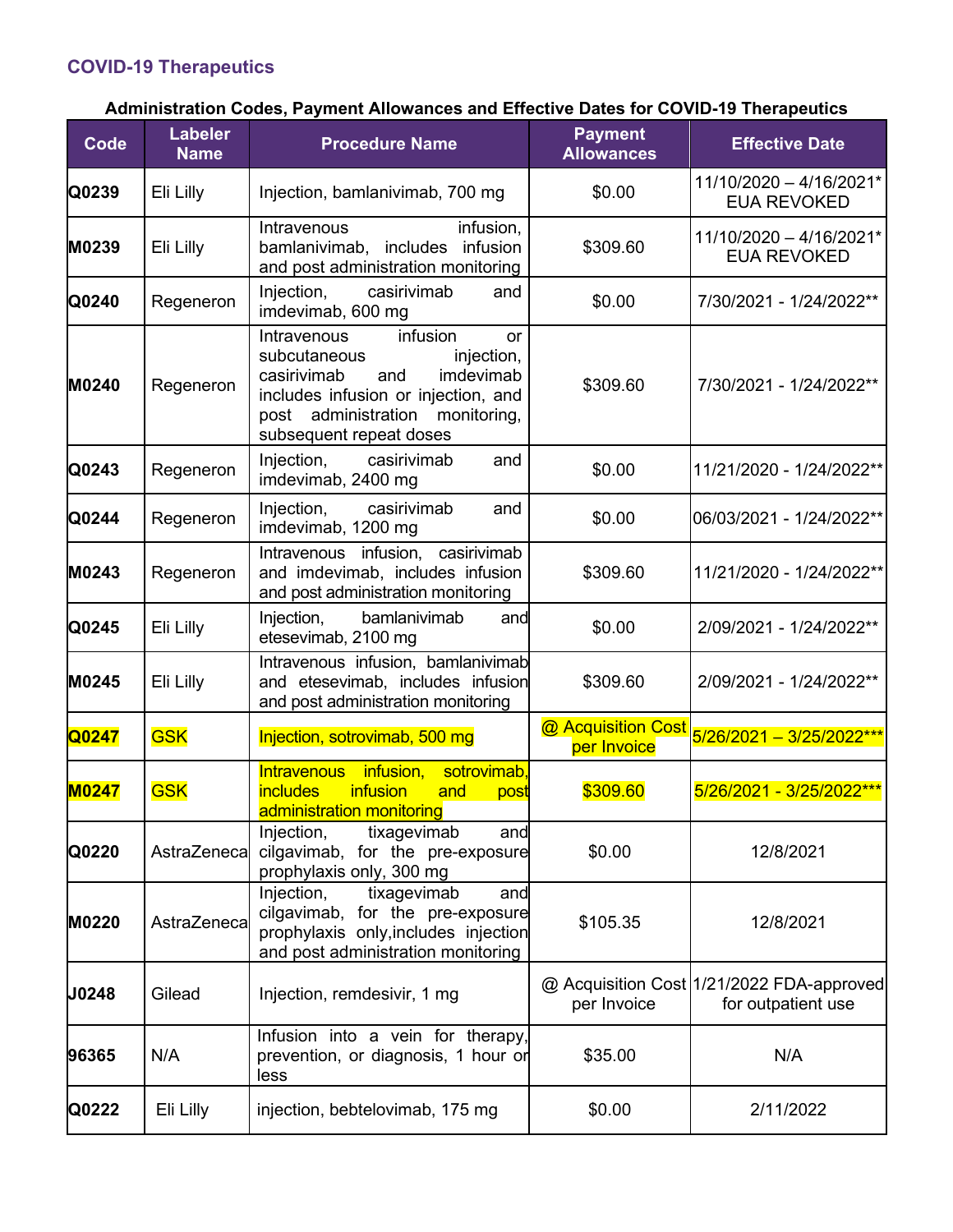| Code  | <b>Labeler</b><br><b>Name</b> | <b>Procedure Name</b>                                                                               | <b>Payment</b><br><b>Allowances</b> | <b>Effective Date</b> |
|-------|-------------------------------|-----------------------------------------------------------------------------------------------------|-------------------------------------|-----------------------|
| M0222 | Eli Lilly                     | Intravenous injection,<br>bebtelovimab, includes injection<br>and post administration<br>monitoring | \$245.35                            | 2/11/2022             |

The above infusion codes are reimbursable when provided in a hospital outpatient department or physician´s office. Providers should bill the codes outlined in this guidance via the ordered ambulatory and/or physician fee schedule. The payment allowances for the above infusion administration codes include all costs for any saline, any other fluid, and/or any other drug used for the infusion and any post-infusion patient monitoring.

 **Note**: Providers should bill CPT code **"96365"** to be reimbursed for the infusion/injection when administering J0248 (remdesivir).

 \*\*EUA REVISED/No Longer Authorized by FDA for casirivimab and imdevimab, (Regeneron - Q0243, Lilly \*EUA REVOKED by FDA for bamlanivimab (Eli Lilly - Q0239) **effective 4/16/2021** [\(https://www.fda.gov/news](https://www.fda.gov/news-events/press-announcements/coronavirus-covid-19-update-fda-revokes-emergency-use-authorization-monoclonal-antibody-bamlanivimab)[events/press-announcements/coronavirus-covid-19-update-fda-revokes-emergency-use-authorization](https://www.fda.gov/news-events/press-announcements/coronavirus-covid-19-update-fda-revokes-emergency-use-authorization-monoclonal-antibody-bamlanivimab)[monoclonal-antibody-bamlanivimab\)](https://www.fda.gov/news-events/press-announcements/coronavirus-covid-19-update-fda-revokes-emergency-use-authorization-monoclonal-antibody-bamlanivimab) Q0244), and bamlanivimab and etesevimab,(Eli Lilly – Q0245) **effective 1/24/2022**  [\(https://www.fda.gov/news-events/press-announcements/coronavirus-covid-19-update-fda-limits-use](https://www.fda.gov/news-events/press-announcements/coronavirus-covid-19-update-fda-limits-use-certain-monoclonal-antibodies-treat-covid-19-due-omicron)[certain-monoclonal-antibodies-treat-covid-19-due-omicron\)](https://www.fda.gov/news-events/press-announcements/coronavirus-covid-19-update-fda-limits-use-certain-monoclonal-antibodies-treat-covid-19-due-omicron)

\*\*\*EUA Revised/No Longer Authorized by FDA for sotrovimab (GSK – Q0247) **effective 3/25/2022** [\(FDA](https://www.fda.gov/drugs/drug-safety-and-availability/fda-updates-sotrovimab-emergency-use-authorization#:%7E:text=Today%2C%20considering%20the%20most%20recent,Services%20%5BHHS%5D%20Region%201))  [updates Sotrovimab emergency use authorization | FDA\)](https://www.fda.gov/drugs/drug-safety-and-availability/fda-updates-sotrovimab-emergency-use-authorization#:%7E:text=Today%2C%20considering%20the%20most%20recent,Services%20%5BHHS%5D%20Region%201))

 **the effective dates noted in the table above. Claims will only be reimbursed for injections or infusions provided on dates of service within**

#### **Administration Codes, Payment Allowances and Effective Dates for COVID-19 Therapeutics Provided in a Home Setting**

| Code         | <b>Labeler</b><br><b>Name</b> | <b>Procedure Name</b>                                                                                                                                                                                       | <b>Payment</b><br><b>Allowances</b> | <b>Effective Date</b>         |
|--------------|-------------------------------|-------------------------------------------------------------------------------------------------------------------------------------------------------------------------------------------------------------|-------------------------------------|-------------------------------|
| M0241        | Regeneron                     | Intravenous infusion or subcutaneous<br>injection, casirivimab and imdevimab<br>includes infusion or injection, and post<br>administration monitoring in the home or<br>residence - Subsequent repeat doses | \$525.00                            | $7/30/21 -$<br>1/24/2022**    |
| M0244        | Regeneron                     | Intravenous infusion or subcutaneous<br>injection, casirivimab and imdevimab<br>includes infusion or injection, and post<br>administration monitoring in the home or<br>residence $-1st$ dose               | \$525.00                            | $5/6/2021 -$<br>1/24/2022**   |
| M0246        | Eli Lilly                     | Intravenous infusion, bamlanivimab and<br>etesevimab, includes infusion and post<br>administration monitoring in the home or<br>residence                                                                   | \$525.00                            | $5/6/2021 -$<br>1/24/2022**   |
| <b>M0248</b> | <b>GSK</b>                    | Intravenous infusion, sotrovimab, includes<br>infusion and post administration<br>monitoring in the home or residence                                                                                       | \$525.00                            | $5/26/2021 -$<br>3/25/2022*** |
|              |                               |                                                                                                                                                                                                             |                                     |                               |